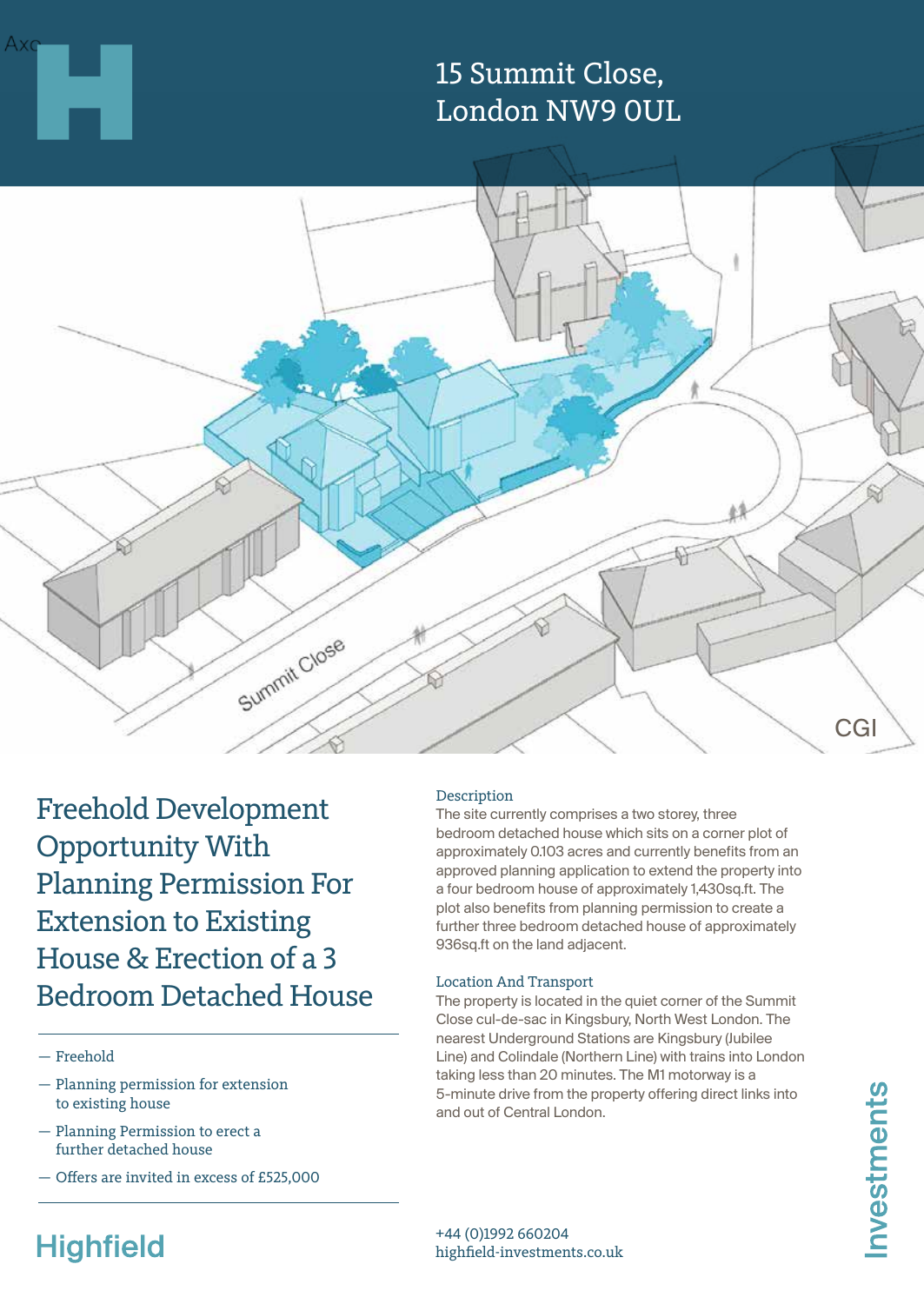# 15 Summit Close, London NW9 0UL

Existing House



Proposal Site



Please note the information provided by Highfield Investments London Limited, trading as Highfield Investments has been given in good faith, Please note the information provided by Highfield Investments Londor limited, trading as Highfield Investments has been given in good faith however all parties must undertake their own due diligence to satisfy ever all parties must undertake their own due diligence to satisfy themselves in regards to accuracy. selves in regards to accuracy

Sam Murphy 01992 660204 sam.murphy@highfield-investments.co.uk Craig Gray 01992 660204 craig.gray@highfield-investments.co.uk